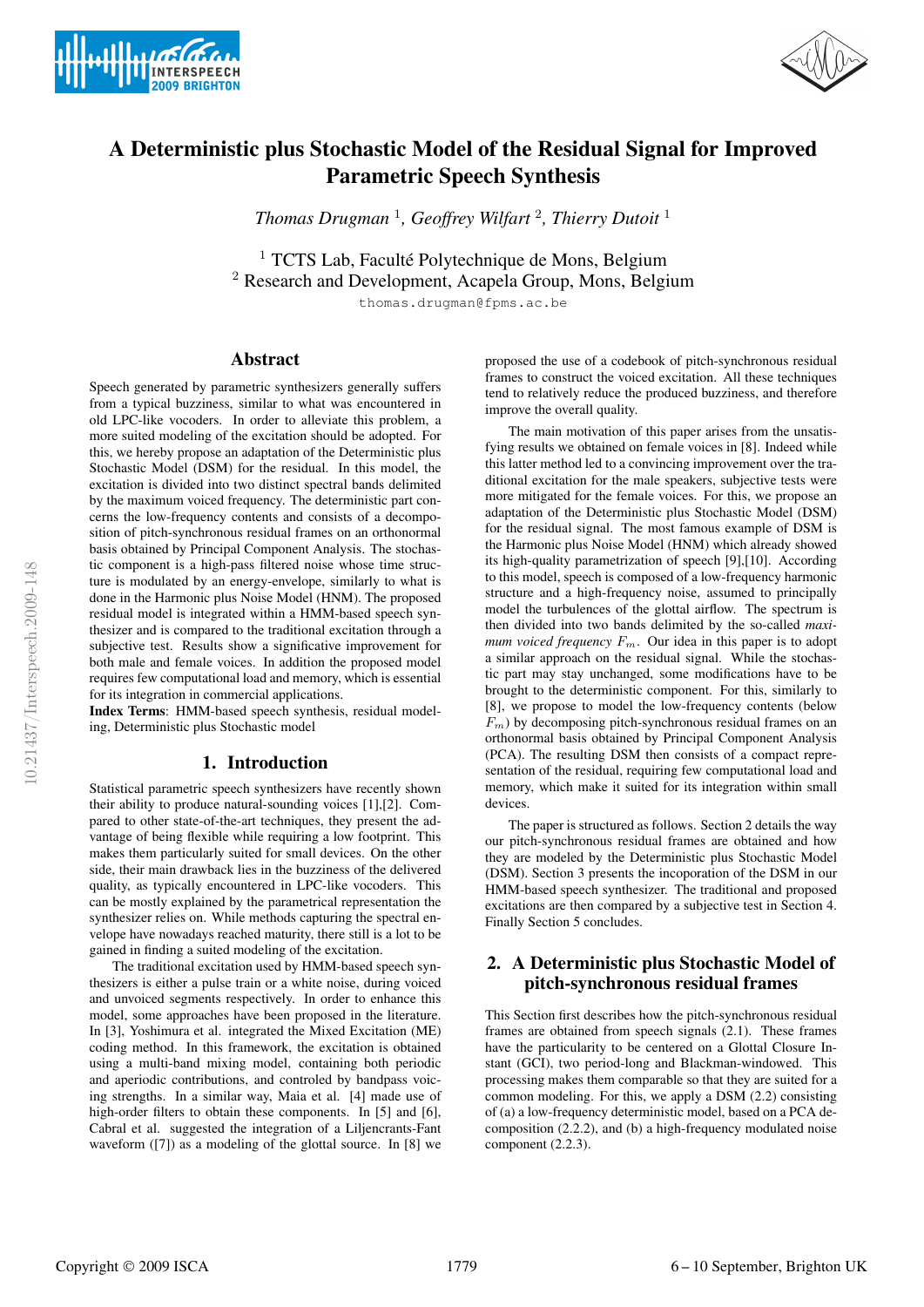#### 2.1. Pitch-synchronous residual frames

The workflow for obtaining the pitch-synchronous residual frames is presented in Figure 1. First a Mel-Generalized Cepstral (MGC) analysis is performed on the speech signals, as these features have shown their efficiency to capture the spectral envelope [11]. As recommended in [2], we used the parameter values  $\alpha = 0.42$  (F<sub>s</sub> = 16kHz) and  $\gamma = -1/3$  for the MGC extraction. Residuals are then obtained by inverse filtering. Glottal Closure Instants (GCIs) are then identified by locating the greatest discontinuity in the residual signal as explained in [12]. In parallel, the pitch is estimated using the publicly available Snack Sound Toolkit [13]. The pitch-synchronous residuals are finally isolated by a GCI-centered and two period-long Blackman windowing.



Figure 1: Workflow for obtaining the pitch-synchronous residual frames.

### 2.2. The proposed Deterministic plus Stochastic Model

As previously mentioned, the DSM consists of the superposition of a deterministic  $r_d(t)$  and stochastic  $r_s(t)$  components of the residual. These components act in two distinct spectral bands delimited by the frequency  $F_m$ , equivalent to the *maximum voiced frequency* in the HNM model. The DSM we applied on the pitch-synchronous residual frames is described here below.

#### *2.2.1. The maximum voiced frequency*

The maximum voiced frequency demarcates the boundary between both deterministic and stochastic components. Although some methods have been proposed for its estimation [9], we use in this work a fixed value at 4 kHz, as done in [10] or [14].

#### *2.2.2. The deterministic modeling*

In order to model their low-frequency contents, we propose to decompose pitch-synchronous residual frames (as extracted in 2.1) on an orthonormal basis obtained by PCA. For this, a dataset of such frames is constructed, and frames are normalized in both pitch and energy. This step ensures the coherence of the dataset before applying PCA. Assuming the residual signal as an approximation of the glottal source, resampling the residual frames by interpolation and decimation should preserve their shape and consequently their most important features. Similarly to [8], care has to be taken when choosing the number of points for the length-normalization. In order to avoid the appearance of energy holes at synthesis time (occuring if the useful band of the deterministic part does not reach  $F_m$ ), the pitch value  $F_0^*$  for the normalization is such that:

$$
F_0^* \le \frac{F_N}{F_m} \cdot F_{0,min} \tag{1}
$$

where  $F_N$  and  $F_{0,min}$  respectively denote the Nyquist frequency and minimum pitch value for the considered speaker. PCA can now be calculated on the dataset allowing dimensionality reduction and feature decorrelation. The number of retained eigenvectors is chosen such that they explain around 80% of the total dispersion. Through unformal Analysis/Synthesis experiments, this value was reported to give almost inaudible degradations. Besides we observed that once the dataset for PCA computation reached about 10 minutes, extracted eigenvectors remained sensibly unchanged. Figure 2 shows the evolution of the covered relative dispersion with the number of eigenvectors. In this case, using 15 features is sufficient for giving high-quality coding results. For information, the first eigenvector is exhibited in Figure 3. A strong similarity with the LF model [7] can be noticed.



Figure 2: Evolution of the relative dispersion covered with an increasing number of eigenvectors.



Figure 3: The first eigenvector for speaker SLT.

### *2.2.3. The stochastic modeling*

The stochastic modeling of the residual  $r_s(t)$  that we adopted is identical to the noise part in the HNM model [9]. It corresponds to a white Gaussian noise  $n(t)$  convolved with an autoregressive model  $h(\tau, t)$  and whose time structure is controled by a parametric envelope  $e(t)$ :

$$
r_s(t) = e(t) \cdot [h(\tau, t) \star n(t)] \tag{2}
$$

Although some studies focus on a better modeling of the envelope  $e(t)$  [14], we use in this work a pitch-dependent triangular function as suggested in [10]. Furthermore, since  $F_m$ is fixed to 4 kHz in our case and that the residual spectrum is almost flat over the whole frequency range, it is reasonable to consider that the auto-regressive model has the same effect on all the frames: it acts as a high-pass filter (beyond  $F_m$ ) slightly attenuated in the very high frequencies. Consequently  $h(\tau, t)$  is computed once and for all for the rest of this work. An example of DSM decomposition is displayed in Figure 4.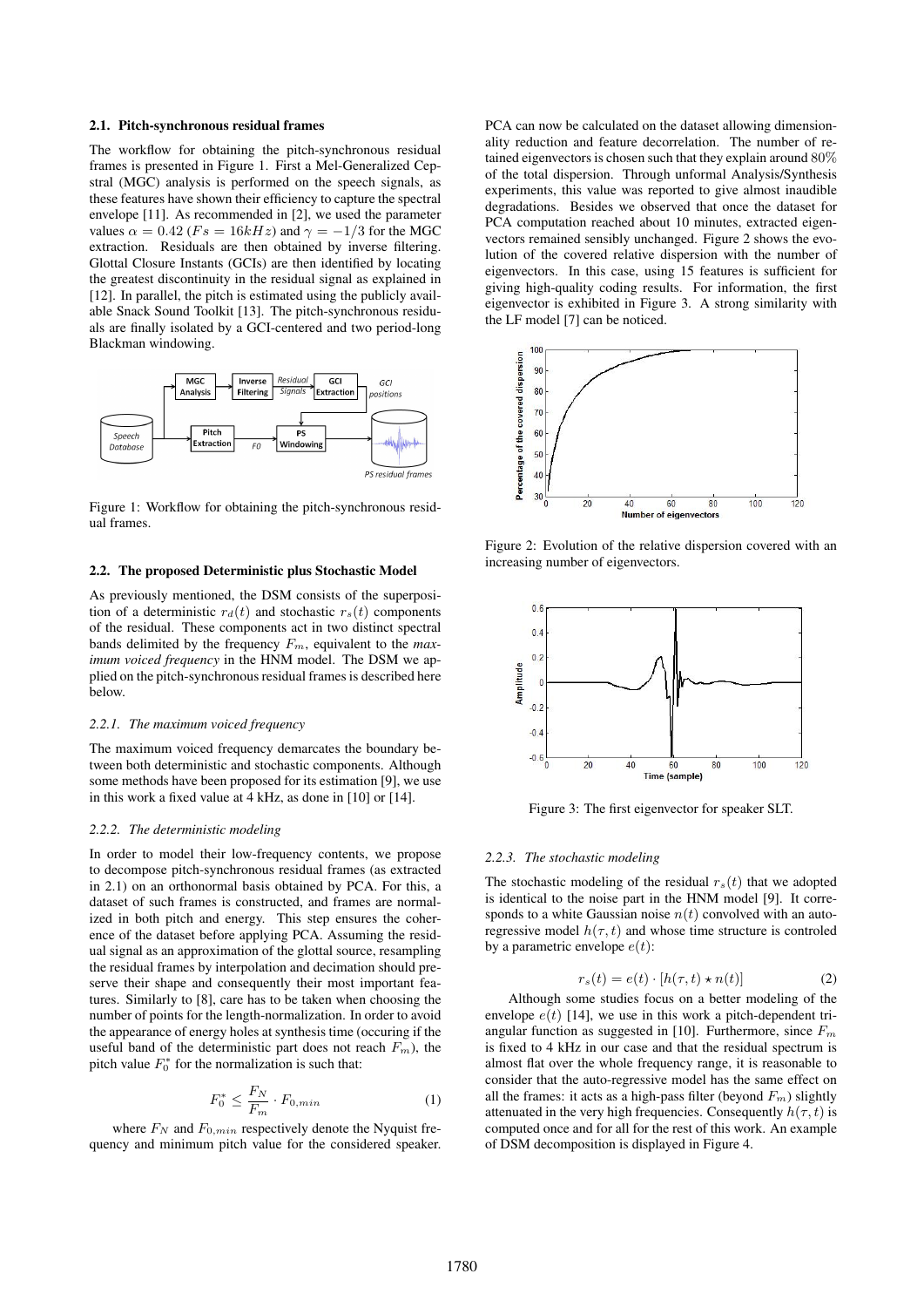

Figure 4: Example of DSM decomposition on a pitch-synchronous residual frame. *Left panel:* the deterministic part. *Middel panel:* the stochastic part. *Right panel:* amplitude spectra of the deterministic part (dashdotted line), the noise part (dotted line) and the reconstructed excitation frame (solid line) composed of the superposition of both components.

#### *2.2.4. The DSM vocoder*

A workflow summarizing the DSM vocoder can be found in Figure 5. Inputs are the PCA weights, the pitch and the MGC coefficients. A first version of the deterministic component of the residual  $r_d(t)$  is obtained by a linear combination of the eigenvectors. The resulting waveform is resampled such that its length is twice the target pitch period. Following Equation 2, the stochastic part  $r_s(t)$  is a white noise modulated by an AR model and multiplied by a triangular envelope centered on the current GCI. Both components are superposed and then overlapadded so as to obtain the residual signal. Note that in the case of unvoiced regions, the excitation consists of a simple white Gaussian noise. The residual is finally the input of the Mel-Log Spectrum Approximation (MLSA) filter to get the speech signal.



Figure 5: Workflow of the DSM vocoder.

## 3. Integration in the HMM-based speech synthesizer

The implementation of our HMM-based speech synthesizer relies on the HTS toolkit publicly available in [15]. Some modifications are nonetheless required to incoporate the proposed excitation. For this, three streams of data are considered: one stream for the MGC coefficients, one for the pitch, and one for the PCA weights of the deterministic part. For the last two streams, one needs to distinguish between voiced and unvoiced regions, which led us to adopt a multi-space distribution (MSD), as described in [16]. Following [17], the first derivatives of each stream are included into our model, so that the configuration is the following:

• one single Gaussian distribution with diagonal covari-

ance for MGC coefficients and their derivatives.

- one MSD distribution for pitch,
- one MSD distribution for pitch derivatives,
- one MSD distribution for PCA weights,
- one MSD distribution for PCA weight derivatives.

In each MSD distribution, for voiced parts, parameters are modeled by single Gaussian distributions with diagonal covariance, while the voiced/unvoiced decision is modeled by an MSD weight. At synthesis time, parameters generated from a constrained maximum likelihood algorithm, as described in [17], are fed into our DSM vocoder to produce the synthetic speech. We have observed that, in the generated residuals, the contribution of the first eigenvector clearly dominates the deterministic component. Listening tests confirmed that using eigenvectors of superior ranks led to no audible difference. For this reason, experiments presented in Section 4 were carried out using only the first eigenvector. Under this assumption, excitation is only characterised by the pitch, and the MSD stream of PCA weights may be removed. This leads to a very simple model, in which the voiced excitation essentially (below  $Fm$ ) consists of a single waveform that is resampled to the target pitch period, requiring almost no computational load, while providing high-quality synthesis.

## 4. Synthesis experiments

The synthetic voices of five speakers were assessed: AWB (Scottish male), Bruno (French male), Julie (French female), Lucy (US female) and SLT (US female). AWB and SLT come from the publicly available CMU ARCTIC database [18] and about 45 minutes of speech for each were used for the training. Other voices were kindly provided by Acapela Group and were trained on a corpus of around 2 hours. The test consists of a subjective comparison between the proposed and the traditional pulse excitation. For this, 40 people participated to a Comparative Mean Opinion Score (CMOS,[19]) test composed of 20 randomly chosen sentences of about 7 seconds. For each sentence they were asked to listen to both versions (randomly shuffled) and to attribute a score according to their overall preference (see Table 1).

Preference scores can be viewed in Figure 6. A clear improvement over the traditional pulse excitation can be observed for all voices. Compared to the method using a pitch-